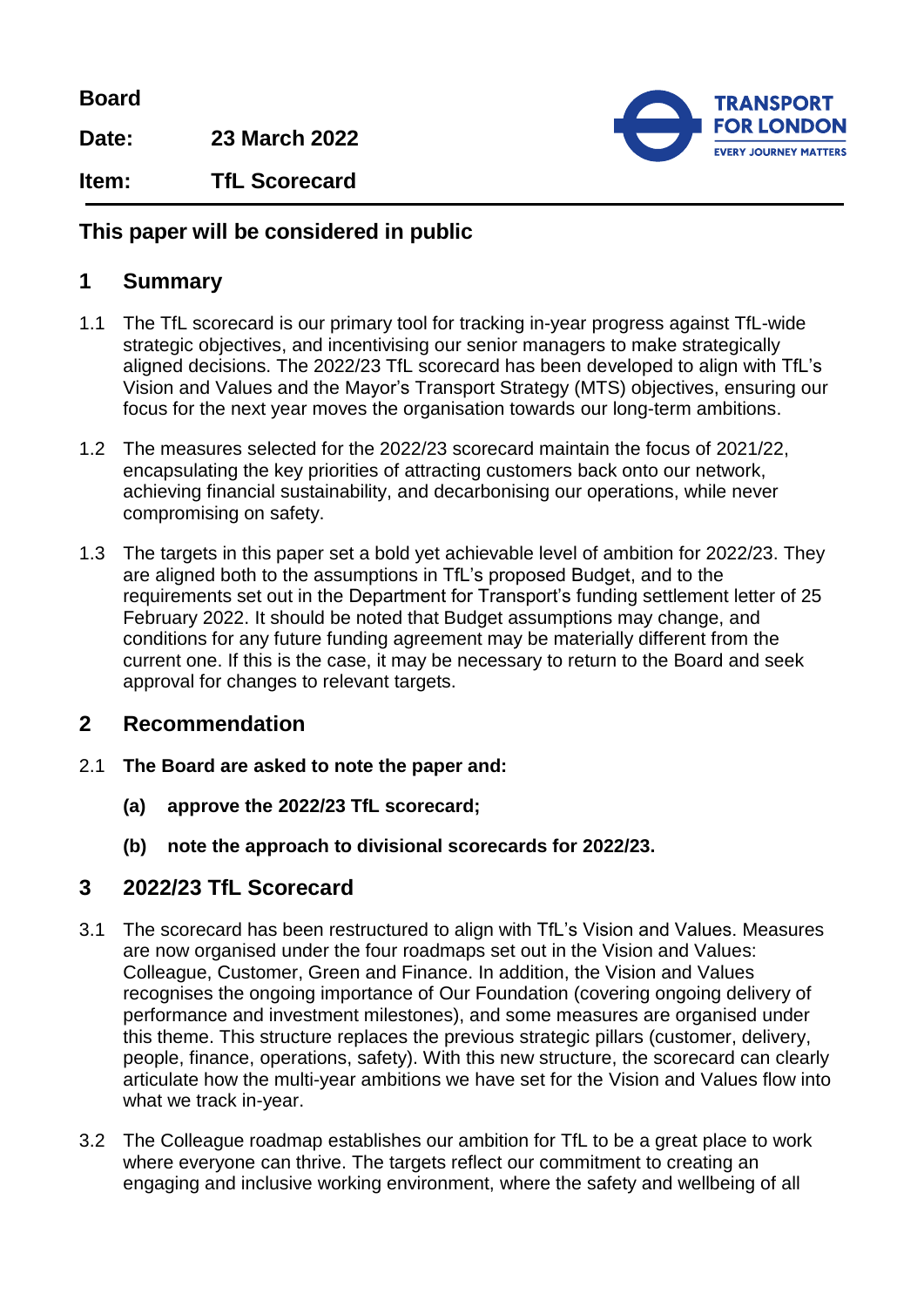colleagues are prioritised.

- 3.3 The Customer roadmap targets reflect our ambition to support customers back onto public transport, walking and cycling, by providing a safe and attractive service.
- 3.4 The Finance roadmap charts how we will rebuild our finances, become more efficient and secure our future. These targets ensure we are progressing on the path to financial sustainability.
- 3.5 The Green roadmap looks at our ambitions to reduce greenhouse gas emissions and improve air quality in London, while protecting and improving our local environment. The scorecard target ensures we are contributing to this through the decarbonisation of our operations.
- 3.6 Alongside the four roadmaps, Our Foundation ensures we are grounded in safe dayto-day service reliability, availability and the on-time delivery of our capital investments.

### **Link between the scorecard and the Mayor's Transport Strategy**

- 3.7 Over the past year TfL has developed an MTS Tracker to measure progress against the long-term goals set out in the MTS. It tracks the wider impacts of our performance and is aimed to support strategic decision making. Some of the measures in the MTS Tracker are slow moving and hard to influence in-year and are therefore not wellsuited as scorecard measures. The MTS Tracker gives them greater visibility than they had previously, and the latest progress will be reported to the Board through the annual update on the MTS that will be presented in June 2022.
- 3.8 Where metrics on the MTS Tracker can be influenced by in-year decision making, they have been included on the TfL scorecard. These include our Vision Zero safety targets of eliminating the deaths and serious injuries on London's roads, and on our public transport services.
- 3.9 In some cases, it is appropriate to track a metric on the scorecard that aligns to but is distinct from the MTS goal. For example, in the MTS Tracker we look at how emissions from all transport sources are reducing, while in the scorecard the data is presented for TfL's operations. The goal of improving bus speeds on the MTS Tracker is reflected on the scorecard by the Bus Journey Time measure, which is a more detailed way to monitor the customer experience and reliability we deliver on our bus network every day, as distinct from the more high-level long-term strategic aim of the MTS.

### **Link between the scorecard and Measurable Ambitions for TfL's Vision and Values**

- 3.10 In March 2022, the Commissioner's Executive Committee agreed Measurable Ambitions for TfL's Vision and Values. These are the ambitious time-bound targets we have set to measure progress against the delivery of the Colleague, Customer, Green and Finance roadmaps, across a medium-term horizon of five to 10 years.
- 3.11 2022/23 scorecard targets have been set in the context of these Measurable Ambitions, to ensure that the objectives we set for the organisation over the next year move us materially closer to these medium-term ambitions.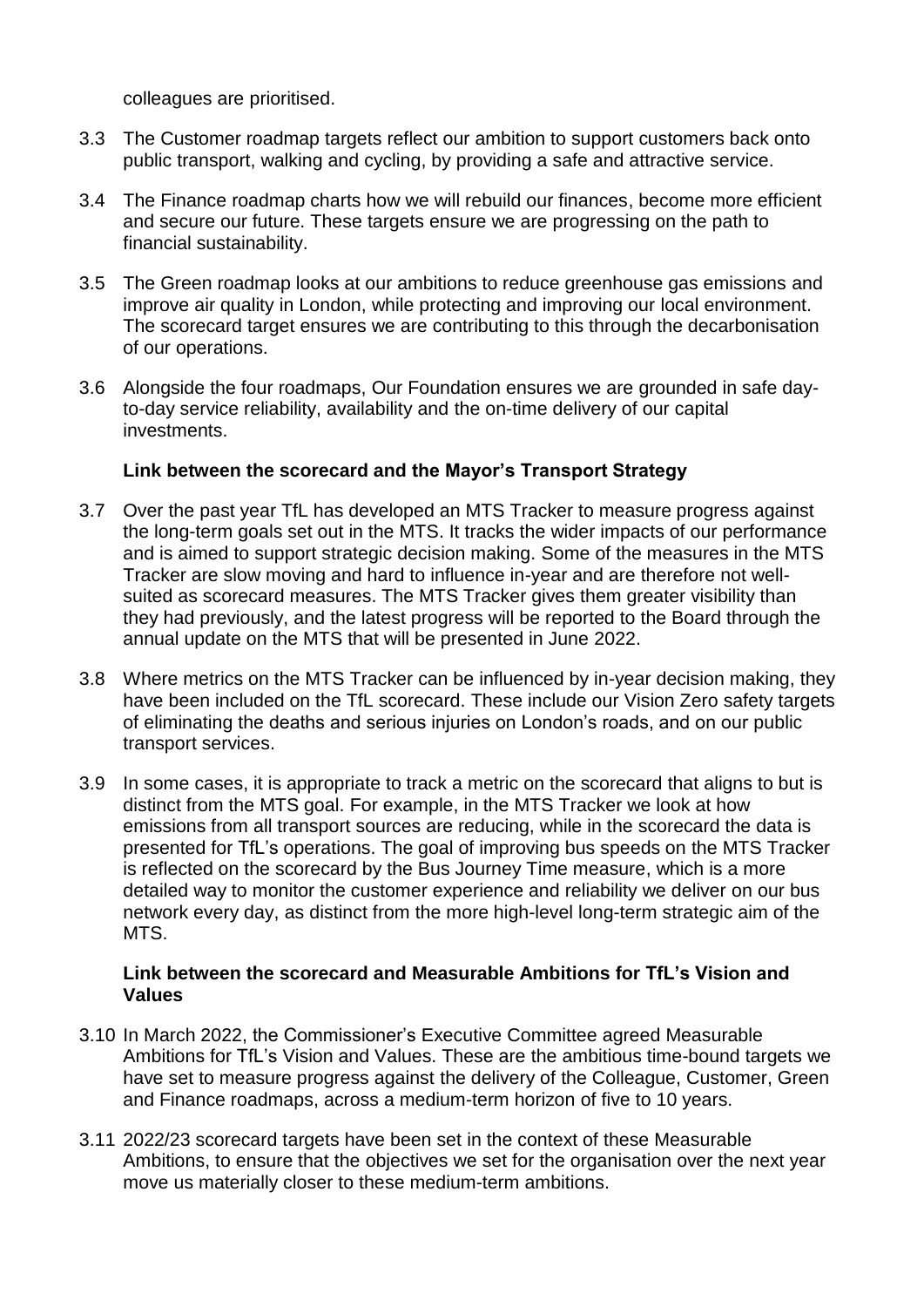| Roadmap          | <b>Measure</b>                                                                           | <b>Target</b> | <b>Floor target</b> | Weighting |
|------------------|------------------------------------------------------------------------------------------|---------------|---------------------|-----------|
| <b>Colleague</b> | Total engagement                                                                         | 62%           | 60%                 | 10%       |
|                  | Wellbeing index                                                                          | 58%           | 56%                 | 5%        |
|                  | <b>Inclusion index</b>                                                                   | 52%           | 50%                 | 2.5%      |
|                  | Diversity declaration rates                                                              | 56%           | 55%                 | 2.5%      |
|                  | Workforce all injuries                                                                   | 1,348         | 1,987               | 5%        |
| <b>Customer</b>  | % of Londoners who agree we care about our<br>customers                                  | 57%           | 54%                 | 10%       |
|                  | Public transport passenger journeys (millions)                                           | 3,262         | 3,187               | 5%        |
|                  | Road KSIs (per million journey stages)                                                   | 0.34          | 0.36                | 5%        |
|                  | Customer injuries (per million passenger<br>journeys)                                    | 2.67          | 2.81                | $5\%$     |
| <b>Green</b>     | CO <sub>2</sub> emissions from TfL operations & buildings<br>(ktonnes CO <sub>2</sub> e) | 845           | 900                 | 5%        |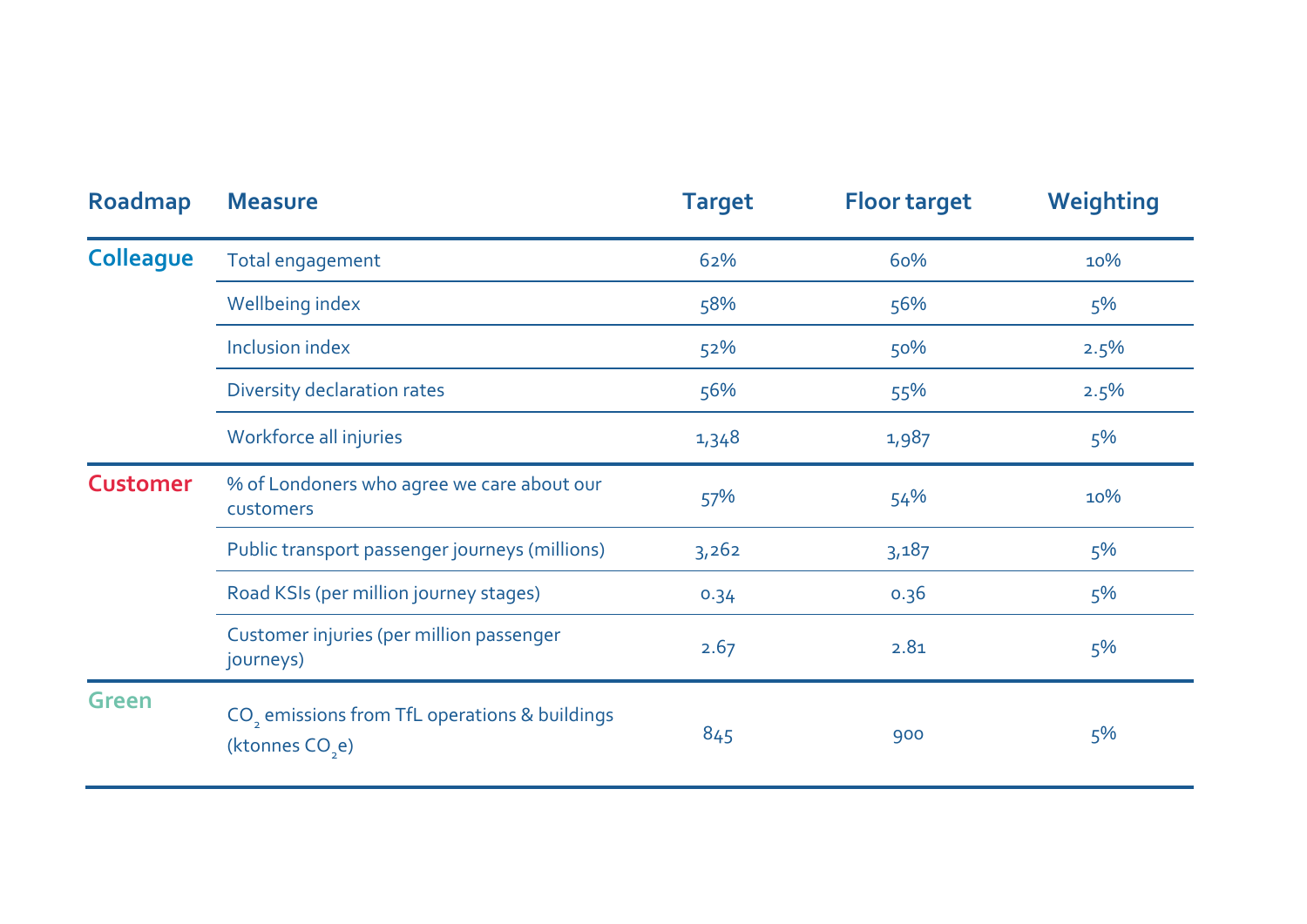| <b>Finance</b> | Cash balance (P13 periodic average)                             | $£1.4$ bn    | $+/-$ £100 $m$           | 10%   |
|----------------|-----------------------------------------------------------------|--------------|--------------------------|-------|
|                | <b>OPEX vs budget</b>                                           | £7,472m      | Must be under budget     | 7.5%  |
|                | <b>CAPEX vs budget</b>                                          | £1,560m      | Up to 3% under<br>budget | 7.5%  |
|                | Foundation Investment programme milestone delivery              | 90%          | 75%                      | $5\%$ |
|                | Elizabeth Line: Open the central section for<br>revenue service | 30 June 2022 | 30 June 2022             | 2.5%  |
|                | <b>Barking Riverside Extension: Service</b><br>Operational      | 31 July 2022 | 25 August 2022           | 2.5%  |
|                | % LU service operated                                           | 90%          | 88.5%                    | $5\%$ |
|                | Bus journey time (minutes)                                      | 33.5         | 34.0                     | $5\%$ |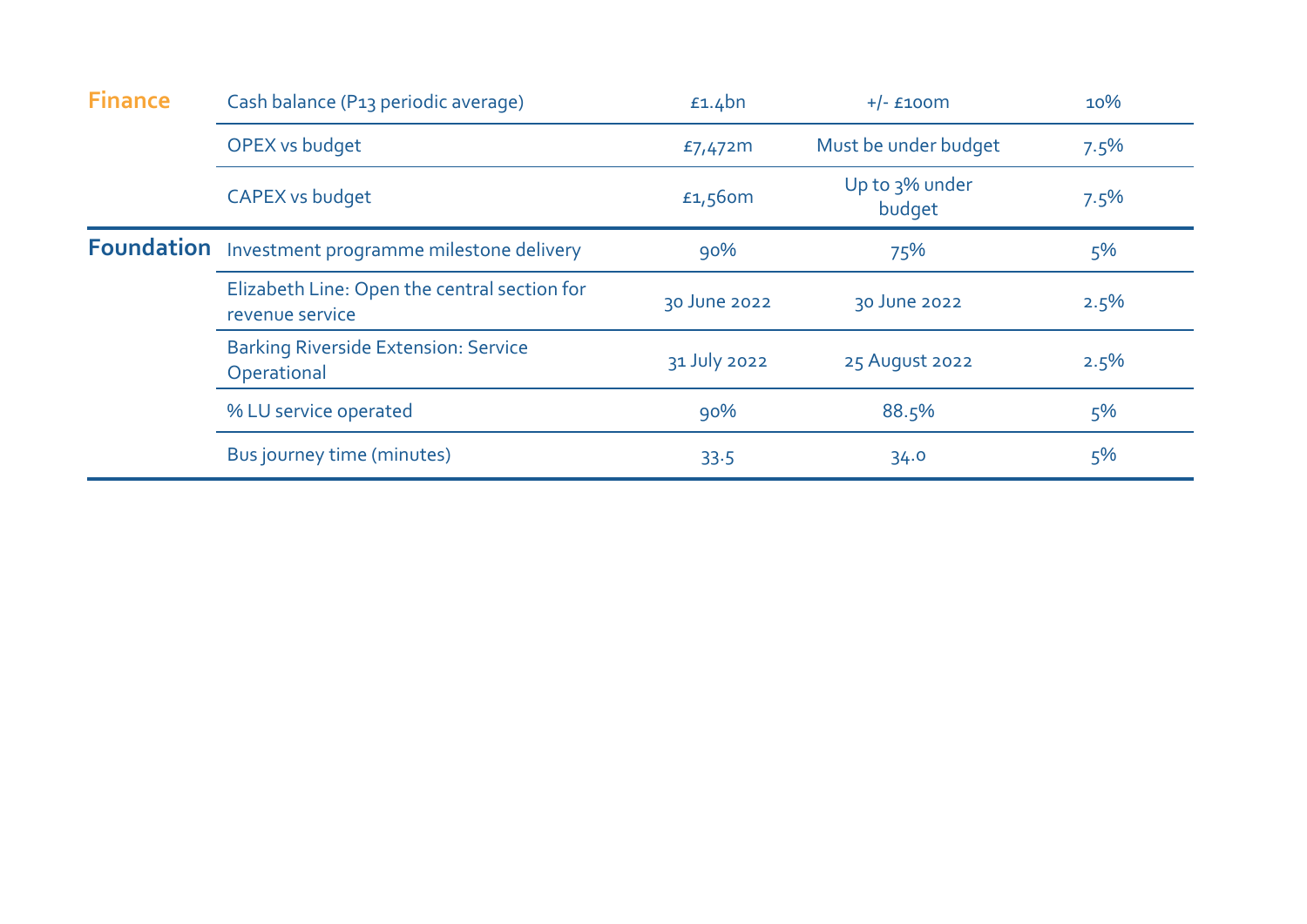## **4 Detail on Measures and Targets**

- 4.1 The majority of measures are consistent with TfL's current scorecard. New or altered measures are summarised in this section. Stretching but realistic targets have been developed against these measures by considering recent trends and management actions that can be taken to influence these metrics in-year, as well as other factors outside TfL's control that could impact performance.
- 4.2 If there are material changes to the scorecard during the financial year, we will manage these through the change control process:
	- (a) for the TfL scorecard, the Board will review and approve any changes;
	- (b) for divisional scorecards, the Commissioner and Chief Finance Officer will review and approve any changes.

### **Public Transport Passenger Journeys**

4.3 The public transport passenger journey metric will measure the number of passenger journeys across our public transport network: London Underground, bus, London Overground, Docklands Light Railway (DLR), trams and TfL Rail (and the Elizabeth line when it begins passenger service). This is key to measuring the health of London's recovery, TfL's recovery and therefore our revenue. This will now be measured as an absolute number of journeys, whereas on the 2021/22 scorecard, journeys were measured as a percentage of 2018/19 (pre-coronavirus) demand. This makes the measure more forward-looking, focusing on the need to maximise rather than simply 'recover' demand. It will be influenced by our continued proactive interventions to create a safe environment and encourage our customers back onto our network: enhanced cleaning regimes, air and surface sampling in stations and trains and periodic inspection and maintenance of London Underground ventilation systems.

### **Diversity Declaration Rates**

- 4.4 This is a new measure for 2022/23, which tracks the percentage of all employees to complete declarations for all key protected characteristics: Ethnicity, Faith Belief, Disability and Sexual Orientation. Our ambition is for our workforce to reflect the diversity of the city we serve. However, we first need higher declaration rates to better understand how diverse our organisation truly is, and therefore what we need to do to create equal opportunities.
- 4.5 Improving our data and improving our colleagues' trust in us with their data is key to building an inclusive workplace and ultimately improving diversity. To improve on this metric, colleagues must feel that it is safe to share their data with us and that it will have no bearing on their career.

### **Cash Balance (Period 13 average)**

4.6 It remains a priority to maintain sufficient cash reserves, ensuring TfL is able to service its debts and cover day-to-day operational costs. Our ambition is to further build up our cash reserves so that by the end of the year we have a higher cash balance and therefore a more sustainable financial position.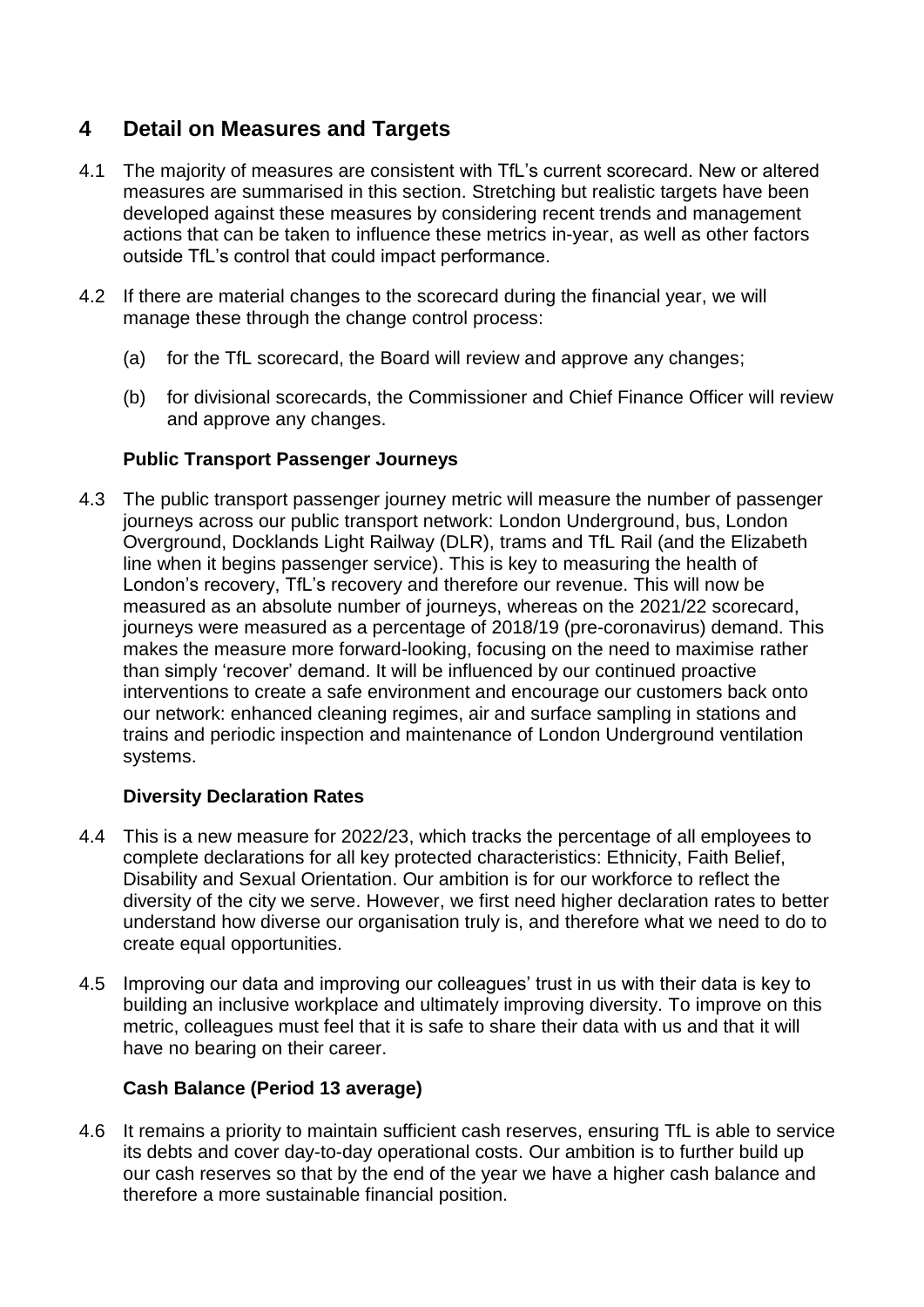- 4.7 Conditions of the most recent funding settlement with Government require TfL to maintain average periodic cash reserves of no more than £1.2bn until the end of the funding period (24 June 2022). The definition of this measure has therefore been slightly refined to accommodate this. Meeting the target requires the average cash balance across the final period of the financial year to be £1.4bn (within a range of £100m above or below this amount).
- 4.8 The target therefore aligns with the cash profile set out in the 2022/23 TfL Budget, which we will aim to follow through the year. This builds our cash reserves gradually towards £1.4bn by year-end, while accommodating the conditions of our funding settlement with Government. It should be noted this target is likely to require change control in July when the Budget is updated, to ensure the target remains aligned to it.

# **5 Weightings**

- 5.1 The weightings in the TfL scorecard reflect the need to make progress across all roadmaps, without assigning too high a weighting to any individual measure. The Colleague, Customer and Finance roadmaps each receive weightings of 25 per cent, with the final 25 per cent distributed between the Green and Our Foundation roadmaps, in part reflecting the number of measures tracked in these areas.
- 5.2 Safety remains our number one priority, reflected by the three equally weighted measures of customer, workforce and road safety measures totalling 15 per cent of our scorecard. Financial management, delivery, and the engagement and wellbeing of our colleagues are also critical, and we are determined to support customers back on to our network in a safe way. Carbon reduction, on the Green roadmap, receives a five per cent weighting because it is more difficult to control in-year and is partly influenced by factors beyond TfL's control. Work is underway to develop a broader suite of environmental measures.
- 5.3 Within some of the roadmaps, we have identified primary and secondary measures. Primary measures are the key drivers of the outcome of each roadmap, and are allocated a 10 per cent weighting. Secondary measures tend to support the primary measures, and are allocated five per cent or 7.5 per cent depending on the number of measures under the roadmap concerned.

# **6 Approach to Divisional Scorecards**

- 6.1 A new approach has been taken to divisional scorecards for 2022/23 to align scorecards with revised Chief Officer accountabilities in TfL's new executive structure. The London Underground, Surface and Major Projects scorecards will be replaced by an Operations scorecard and a Capital scorecard. These are being designed to align with the TfL scorecard, ensuring that our key strategic targets are influencing decisionmaking across business areas which focus on delivery. These scorecards will be launched from 1 April 2022.
- 6.2 The Commercial Development Scorecard is also under review to ensure that the development of TTL Properties Limited (a dedicated commercial property company within TfL) has the appropriate performance monitoring in place. This will be considered by the proposed new Land and Property Committee.
- 6.3 This will not change the principles under which remuneration is determined through TfL's Senior Manager Reward Framework. Divisional scorecards will be approved by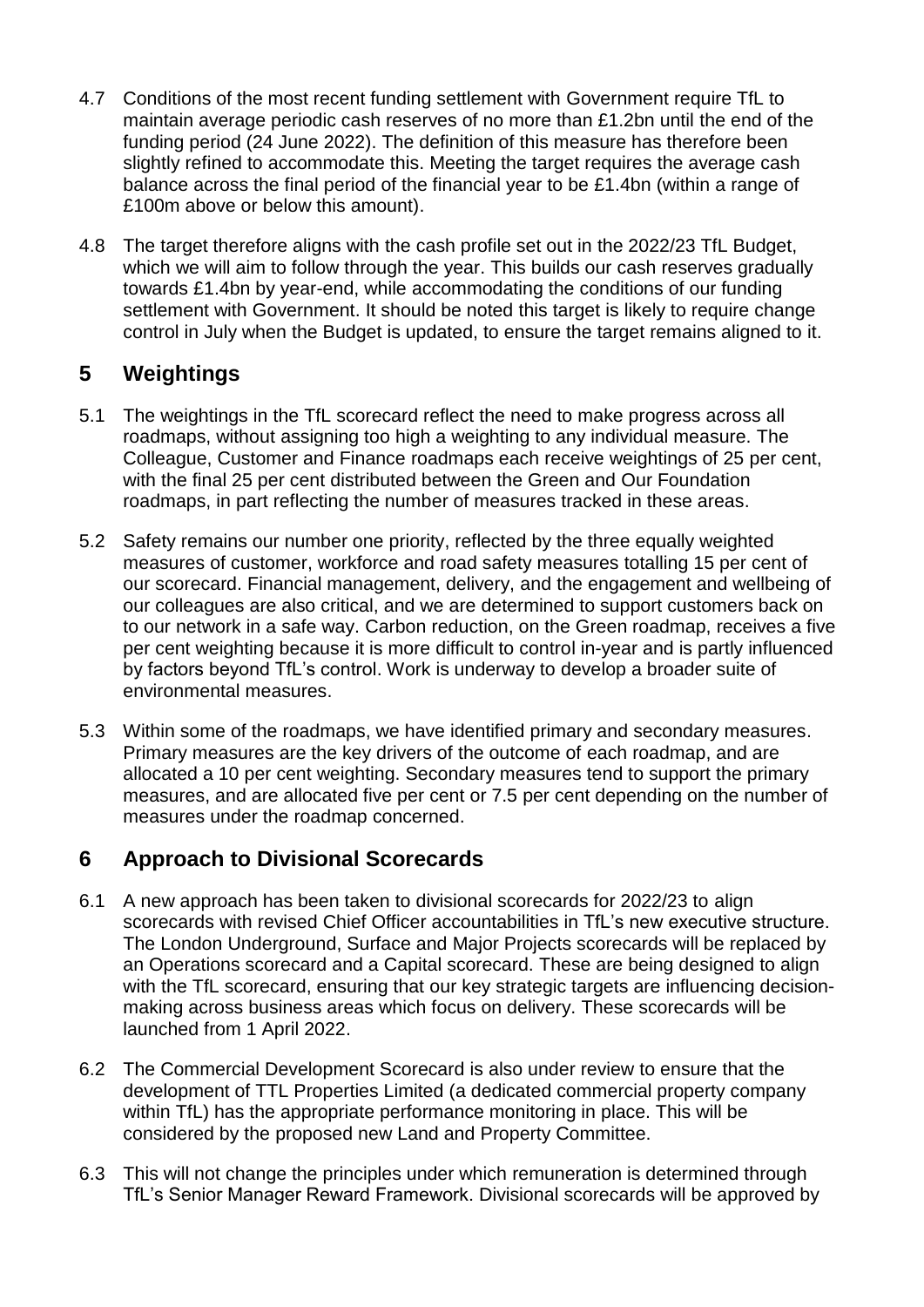the Commissioner and the Chief Finance Officer.

6.4 From April 2022, a scorecard review will be undertaken to determine whether other Chief Officers' business units should also have scorecards, and how these should be linked to our remuneration frameworks in the future.

## **7 Supporting Information**

7.1 Full details on the measures, targets and weightings can be found in Appendices 1, 2 and 3 respectively.

### **List of appendices to this paper:**

Appendix 1: Proposed measures and rationale Appendix 2: Proposed targets, floor targets and rationale Appendix 3: Proposed weightings and rationale

### **List of Background papers:**

**None** 

| <b>Contact Officer:</b> | Simon Kilonback, Chief Finance Officer |
|-------------------------|----------------------------------------|
| Email:                  | SimonKilonback@tfl.gov.uk              |
|                         |                                        |

Contact Officer: Gareth Powell, Chief Customer and Strategy Officer Email: [GarethPowell@tfl.gov.uk](mailto:GarethPowell@tfl.gov.uk)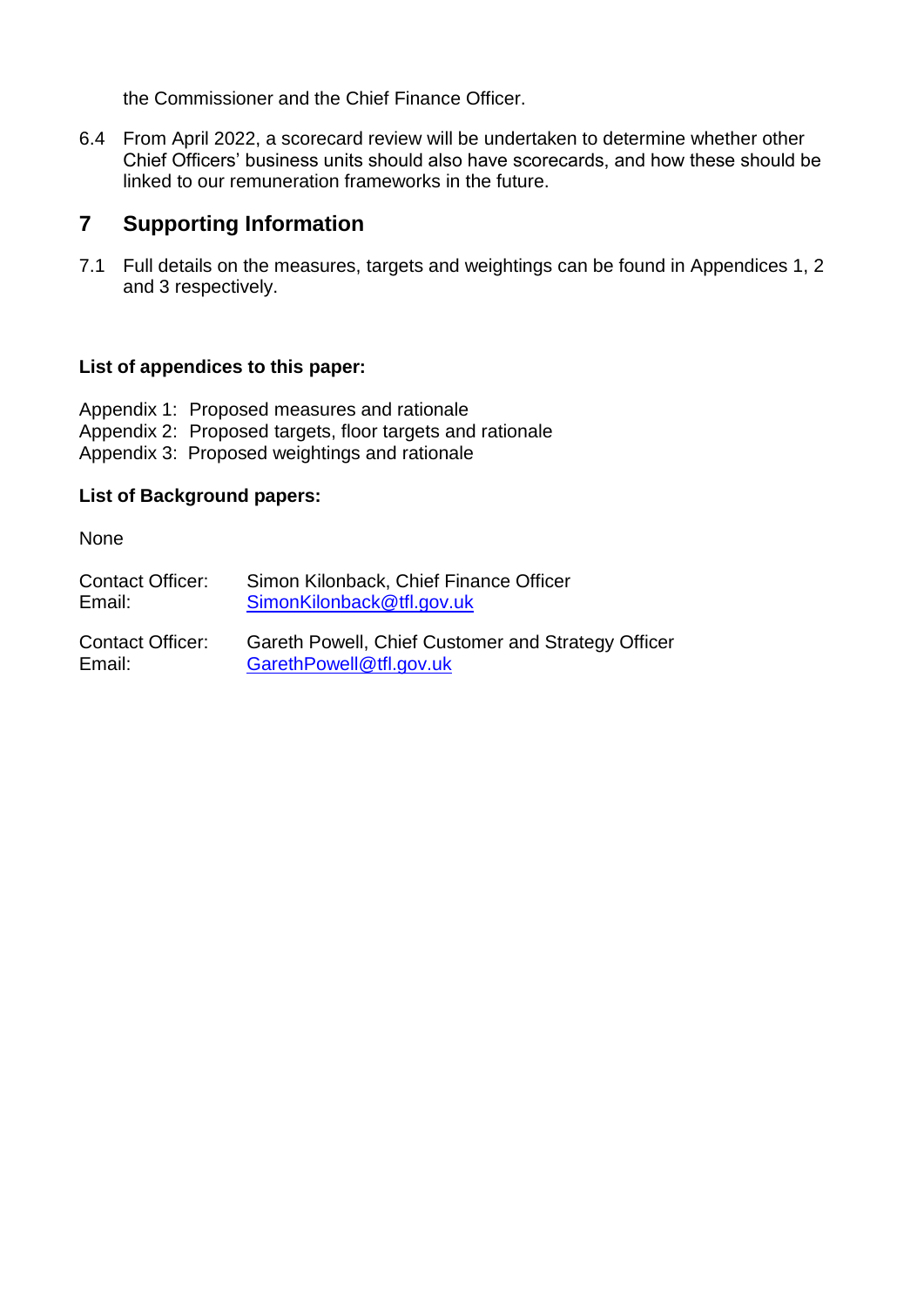## **Appendix 1: Proposed measures and rationale**

| <b>Measure</b>                            | <b>Metric description</b>                                                                                                                                                                                                                                                                                                                                                                                                                                                                                                                                                                                                                                                                                                                                                                                                       | <b>Rationale for inclusion</b>                                                                                                                                                                                                                                                                                                                                                                                                                                                                                                                                                                                                                                                                                                                                                           |
|-------------------------------------------|---------------------------------------------------------------------------------------------------------------------------------------------------------------------------------------------------------------------------------------------------------------------------------------------------------------------------------------------------------------------------------------------------------------------------------------------------------------------------------------------------------------------------------------------------------------------------------------------------------------------------------------------------------------------------------------------------------------------------------------------------------------------------------------------------------------------------------|------------------------------------------------------------------------------------------------------------------------------------------------------------------------------------------------------------------------------------------------------------------------------------------------------------------------------------------------------------------------------------------------------------------------------------------------------------------------------------------------------------------------------------------------------------------------------------------------------------------------------------------------------------------------------------------------------------------------------------------------------------------------------------------|
| <b>Colleague</b>                          |                                                                                                                                                                                                                                                                                                                                                                                                                                                                                                                                                                                                                                                                                                                                                                                                                                 |                                                                                                                                                                                                                                                                                                                                                                                                                                                                                                                                                                                                                                                                                                                                                                                          |
| <b>Total Engagement</b><br>(%)            | This measures the different aspects of people's working lives to<br>give a holistic measure of what it's like to work here and where we<br>need to improve - engagement with work, management, change<br>and leadership, customers, team and wider business and brand.                                                                                                                                                                                                                                                                                                                                                                                                                                                                                                                                                          | Total engagement is our primary measure for how content<br>our people are in work and how committed they are to their<br>roles, and the organisation. Total engagement is a key metric<br>for assessing how our employment offer contributes to the<br>success of the organisation, and the effectiveness our<br>colleague roadmap in attracting and retaining staff.                                                                                                                                                                                                                                                                                                                                                                                                                    |
| Wellbeing index (%)                       | This metric helps us to understand our people's mental and<br>emotional wellbeing. It will help us to understand how our people<br>feel about the support they are receiving from the organisation,<br>their managers and colleagues, how much say they have in the<br>way they do their work, workload demands, relationships with their<br>colleagues and how change is managed within the organisation.                                                                                                                                                                                                                                                                                                                                                                                                                      | If we do not continue to focus on strategies and interventions<br>to promote physical and mental wellness, this is likely to<br>have a detrimental impact on absence, productivity, and<br>levels of workplace stress. Poor employee wellbeing directly<br>impacts our ability to deliver our priorities through our people.                                                                                                                                                                                                                                                                                                                                                                                                                                                             |
| Inclusion index (%)                       | This will be the key measure of progress for diversity and<br>inclusion in our organisation. It measures how staff feel about the<br>inclusiveness of TfL's cultures, behaviours, line management<br>and systems and processes. The inclusion index is based on<br>how colleagues respond to six questions:<br>I feel involved in decisions that affect my work; Senior managers<br>are open and honest in their communications with me; I think it is<br>safe to challenge the way things are done where I work; I believe<br>my team is free from bullying and harassment and discrimination;<br>I am confident that if I raised an issue of bullying and harassment<br>and / or discrimination in my team it would be dealt with in an<br>appropriate manner; I believe actions will be taken as a result of<br>this survey. | Inclusion, alongside diversity, is a key focus for TfL, and this<br>will continue in 2022/23. This is one of the reasons why it is<br>crucial to focus on and monitor the progress of our work on<br>embedding inclusive cultures, behaviours, line management<br>and systems and processes across our organisation.                                                                                                                                                                                                                                                                                                                                                                                                                                                                     |
| <b>Diversity declaration</b><br>rates (%) | This tracks the percentage of all employees to complete<br>declarations for all key protected characteristics: Ethnicity, Faith<br>Belief, Disability and Sexual Orientation. A declaration means an<br>employee has shared with us their status for a given protected<br>characteristic.                                                                                                                                                                                                                                                                                                                                                                                                                                                                                                                                       | Our ambition is for our workforce to reflect the diversity of the<br>city we serve. However, we first need higher declaration<br>rates to better understand how diverse our organisation truly<br>is, and therefore what we need to do to create equitable<br>opportunities. While our declaration rates for ethnicity are at<br>a satisfactorily higher level than the other classifications,<br>there is still a percentage of our population who choose not<br>to share this information with us. For faith belief, disability<br>and sexual orientation, declarations are too low for us to fully<br>understand how diverse our organisation is against these<br>characteristics. This target sets a clear commitment that our<br>organisation will improve our data and improve our |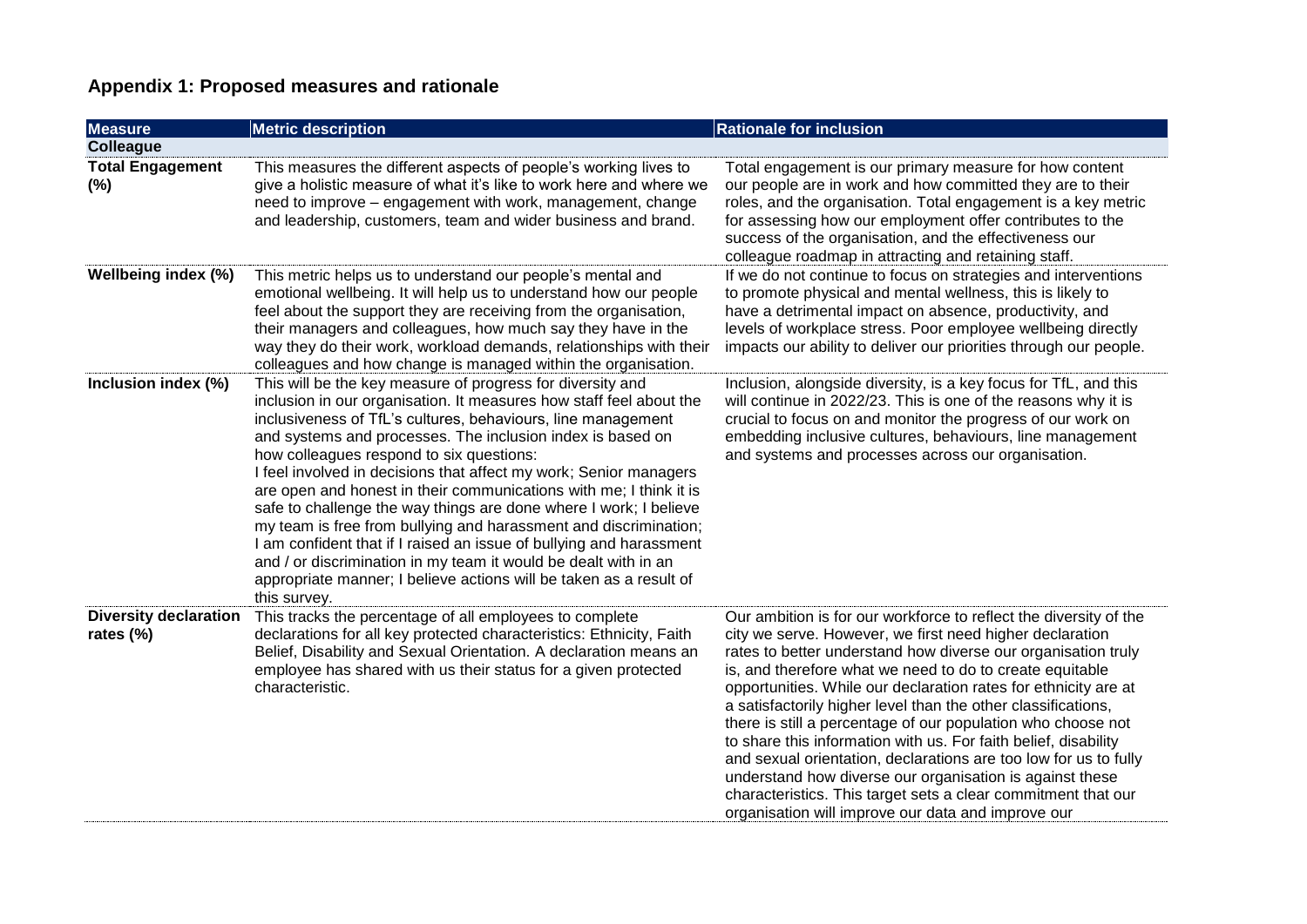| <b>Measure</b>                                                                               | <b>Metric description</b>                                                                                                                                                                                                                                                                                                                                                                                                                                                                                                                                                             | <b>Rationale for inclusion</b>                                                                                                                                                                                                                                                                                                                                                                                                                                                                                                                                                                                                                                                                                                                                     |
|----------------------------------------------------------------------------------------------|---------------------------------------------------------------------------------------------------------------------------------------------------------------------------------------------------------------------------------------------------------------------------------------------------------------------------------------------------------------------------------------------------------------------------------------------------------------------------------------------------------------------------------------------------------------------------------------|--------------------------------------------------------------------------------------------------------------------------------------------------------------------------------------------------------------------------------------------------------------------------------------------------------------------------------------------------------------------------------------------------------------------------------------------------------------------------------------------------------------------------------------------------------------------------------------------------------------------------------------------------------------------------------------------------------------------------------------------------------------------|
|                                                                                              |                                                                                                                                                                                                                                                                                                                                                                                                                                                                                                                                                                                       | colleagues' trust in us with their data.                                                                                                                                                                                                                                                                                                                                                                                                                                                                                                                                                                                                                                                                                                                           |
|                                                                                              | Workforce all injuries This measures all injuries experienced by our workforce and it<br>excludes injuries arising from medical issues and intentional self-<br>harm. It is displayed as an absolute number of injuries, and<br>includes injuries to TfL employees and our contracted workforce<br>within public transport, capital delivery and maintenance.                                                                                                                                                                                                                         | Keeping our workforce safe remains our top priority, in line<br>with our Vision Zero ambition. Because the number of deaths<br>and serious injuries (KSIs) is low across our workforce over a<br>short time horizon, all injuries is more appropriate as an in-<br>year measure. The higher volume of all injuries as compared<br>to KSIs makes it a more stable and therefore meaningful<br>measure. For this year, workforce injuries on the Elizabeth<br>Line will not be included in this measure, because we do not<br>yet have any data on which to base a forecast for target-<br>setting. While our MTS ambition is zero KSIs (rather than<br>zero injuries), our analysis shows there is not a path to zero<br>KSIs without also achieving zero injuries. |
| <b>Customer</b>                                                                              |                                                                                                                                                                                                                                                                                                                                                                                                                                                                                                                                                                                       |                                                                                                                                                                                                                                                                                                                                                                                                                                                                                                                                                                                                                                                                                                                                                                    |
| Percentage of<br><b>Londoners who</b><br>agree TfL cares<br>about its customers<br>(%)       | This is our key customer metric which tells us how customer<br>focused we are by showing how well we are meeting our<br>customers' expectations during every interaction with us, not<br>just their last journey experience. It is appropriately sensitive<br>to reflecting improvement or deteriorations in our service.                                                                                                                                                                                                                                                             | Since Customer Care has been tracked since 2012, it allows us<br>to track our long-term direction to meet customer needs along<br>the path to meeting our organisational goals. Being customer<br>focused is key to driving up revenue, shifting people away from<br>car use to public transport or active travel, and to building<br>public support during these challenging times.                                                                                                                                                                                                                                                                                                                                                                               |
| <b>Public transport</b><br>passenger journeys<br>(millions)                                  | The public transport passenger journey metric will measure<br>the number of passenger journeys across our public transport<br>network: LU, bus, London Overground, DLR, trams, and TfL<br>Rail (and the Elizabeth Line when it begins passenger<br>service). This is measured as an absolute number of journeys,<br>in millions.                                                                                                                                                                                                                                                      | This will enable us to monitor the recovery of demand for our<br>services, and therefore also our revenues from passenger<br>service.                                                                                                                                                                                                                                                                                                                                                                                                                                                                                                                                                                                                                              |
| People killed &<br>seriously injured on<br>London's roads (per<br>million journey<br>stages) | This is an established metric and it is displayed as a risk rate<br>(per million journey stages) to allow comparability with historic<br>trends and to mitigate the impact of unpredictable demand<br>levels.                                                                                                                                                                                                                                                                                                                                                                         | Our ambition is that no one is killed or seriously injured on the<br>transport network. This metric allows TfL to closely monitor<br>safety levels and measure progress in making London's roads<br>safer.                                                                                                                                                                                                                                                                                                                                                                                                                                                                                                                                                         |
| <b>Customers all</b><br>injuries (per million<br>passenger journeys)                         | This is an established measure which is also displayed as a<br>risk rate (per million passenger journeys) to mitigate the<br>impact of unpredictable demand levels, and to make year-to-<br>year comparisons more meaningful. It measures the rate of all<br>injuries experienced by our customers (excluding crime related<br>injuries, assaults, injuries arising from medical issues and<br>intentional self-harm) per million passenger journeys. It is<br>normalised by the number of journeys travelled across our<br>different modes - LU, Bus, London Overground, DLR, Trams, | Keeping our customers safe remains our top priority, in line<br>with our Vision Zero ambition.                                                                                                                                                                                                                                                                                                                                                                                                                                                                                                                                                                                                                                                                     |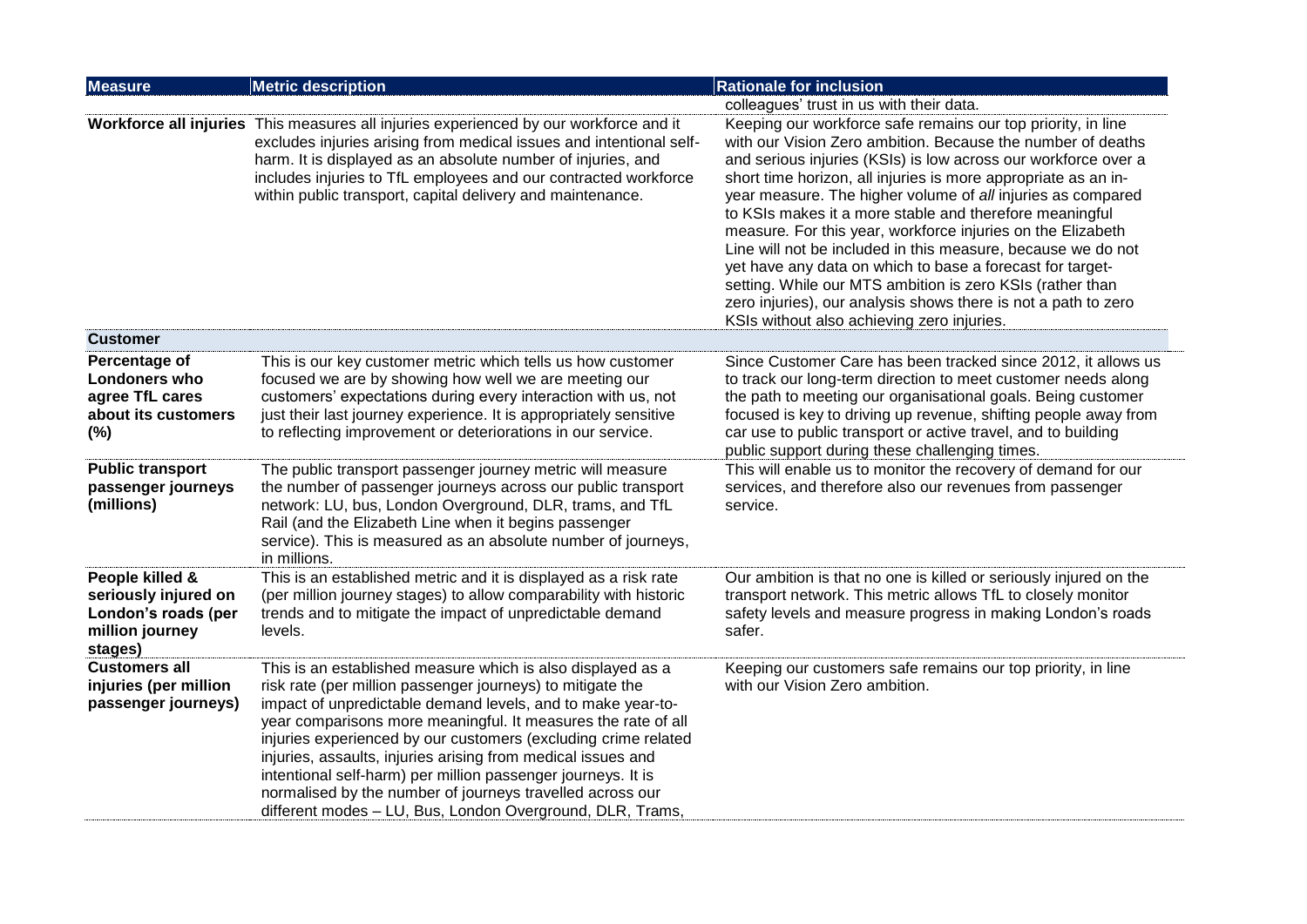| <b>Measure</b>                                                                               | <b>Metric description</b>                                                                                                                                                                                                                                                                                                                                                                                                                                                     | <b>Rationale for inclusion</b>                                                                                                                                                                                                                                                                                                                                                                                                                                                             |
|----------------------------------------------------------------------------------------------|-------------------------------------------------------------------------------------------------------------------------------------------------------------------------------------------------------------------------------------------------------------------------------------------------------------------------------------------------------------------------------------------------------------------------------------------------------------------------------|--------------------------------------------------------------------------------------------------------------------------------------------------------------------------------------------------------------------------------------------------------------------------------------------------------------------------------------------------------------------------------------------------------------------------------------------------------------------------------------------|
|                                                                                              | TfL Rail, Dial-a-Ride, Sponsored services (River services,                                                                                                                                                                                                                                                                                                                                                                                                                    |                                                                                                                                                                                                                                                                                                                                                                                                                                                                                            |
|                                                                                              | Emirates Air Line, Santander Cycle Hire) and Woolwich ferry.                                                                                                                                                                                                                                                                                                                                                                                                                  |                                                                                                                                                                                                                                                                                                                                                                                                                                                                                            |
| Green                                                                                        |                                                                                                                                                                                                                                                                                                                                                                                                                                                                               |                                                                                                                                                                                                                                                                                                                                                                                                                                                                                            |
| CO <sub>2</sub> emissions from<br>TfL operations &<br>building (ktonnes<br>CO <sub>2</sub> e | This is a metric that we have retained on the scorecard as a<br>demonstration of our commitment to addressing the global<br>climate change emergency. It measures the level of emissions<br>across the whole of our operations - burning fuel (Buses, Dial-a-<br>Ride fleet) and our direct electricity use (our buildings, LU, Rail).<br>LU energy and Buses emission forecasts are aligned to %<br>service operated and revised budget operated km targets<br>respectively. | The purpose of this is to track and show the TfL-wide<br>decarbonisation we intend to achieve, keep us on track with<br>our commitments, and in the long-term, encourage a carbon-<br>conscious culture.                                                                                                                                                                                                                                                                                   |
| <b>Finance</b>                                                                               |                                                                                                                                                                                                                                                                                                                                                                                                                                                                               |                                                                                                                                                                                                                                                                                                                                                                                                                                                                                            |
| <b>Cash balance (P13</b><br>periodic average)                                                | This is essential, to track our cash position and indicate where<br>management action is required to keep TfL operating above<br>minimum cash levels. This is measured as our average cash<br>balance across Period 13 of the financial year. On the scorecard<br>cascade, this will be tracked and targeted through adherence of<br>operating and capital costs to the Budget.                                                                                               | Our cash position is key to us being sustainable during this<br>extended period of uncertainty. It will give our external<br>stakeholders, lenders and credit agencies confidence in our<br>ability to live within our means and generate enough cash<br>flow to service existing debt, and cover the cost of day to day<br>operations. It is also crucial to track this metric to ensure our<br>continued alignment with conditions of our current funding<br>settlement with Government. |
| Opex vs budget                                                                               | This is to ensure we control our operating and capital costs in line                                                                                                                                                                                                                                                                                                                                                                                                          | Strict management of our capital and operating expenses is                                                                                                                                                                                                                                                                                                                                                                                                                                 |
| Capex vs budget                                                                              | with the 2022/23 budget.                                                                                                                                                                                                                                                                                                                                                                                                                                                      | an essential priority for 2022/23, as we move towards<br>financial sustainability.                                                                                                                                                                                                                                                                                                                                                                                                         |
| <b>Foundation</b>                                                                            |                                                                                                                                                                                                                                                                                                                                                                                                                                                                               |                                                                                                                                                                                                                                                                                                                                                                                                                                                                                            |
| Investment<br>Programme<br><b>Milestone delivery</b>                                         | This measure is a basket of delivery milestones, which each have<br>an assigned delivery date within the 2022/23 financial year. This<br>includes the most important milestones across our major projects,<br>enhancements and renewals - London Underground, our Surface<br>Transport modes, and Technology & Data.                                                                                                                                                          | This is an established scorecard measure and given the<br>extended uncertainty, we will need to monitor it as we enter<br>the next round of funding discussions in June. These<br>projects play a vital role in stimulating the economy and<br>supporting our supply chain.                                                                                                                                                                                                                |
| <b>Elizabeth Line: Open</b><br>the central section<br>for revenue service                    | The beginning of revenue-generating passenger service on the<br>central section of the Elizabeth Line between Paddington and<br>Abbey Wood stations.                                                                                                                                                                                                                                                                                                                          | It is critical that this milestone is delivered on time. While not<br>the final milestone of the Crossrail Programme, it represents<br>the most significant milestone to date, and will unlock a step-<br>change in London's public transport system.                                                                                                                                                                                                                                      |
| <b>Barking Riverside</b><br><b>Extension: Service</b><br>operational                         | The commencement of operational service between Barking<br>Riverside and Gospel Oak stations.                                                                                                                                                                                                                                                                                                                                                                                 | The Barking Riverside Extension is a major project which is<br>due to be completed in 2022/23. It will deliver significant<br>connectivity improvements to Barking Riverside, which is the<br>site of the largest new housing development in East London.                                                                                                                                                                                                                                  |
| % of normal LU<br>service operated<br>(compared to LU                                        | This measures the percentage of our scheduled services that we<br>operate, compared to the LU timetable. We aim to provide the<br>maximum service possible to reduce crowding on the LU                                                                                                                                                                                                                                                                                       | Delivering a reliable service is critical to supporting<br>London's recovery and encouraging customers back onto<br>the network.                                                                                                                                                                                                                                                                                                                                                           |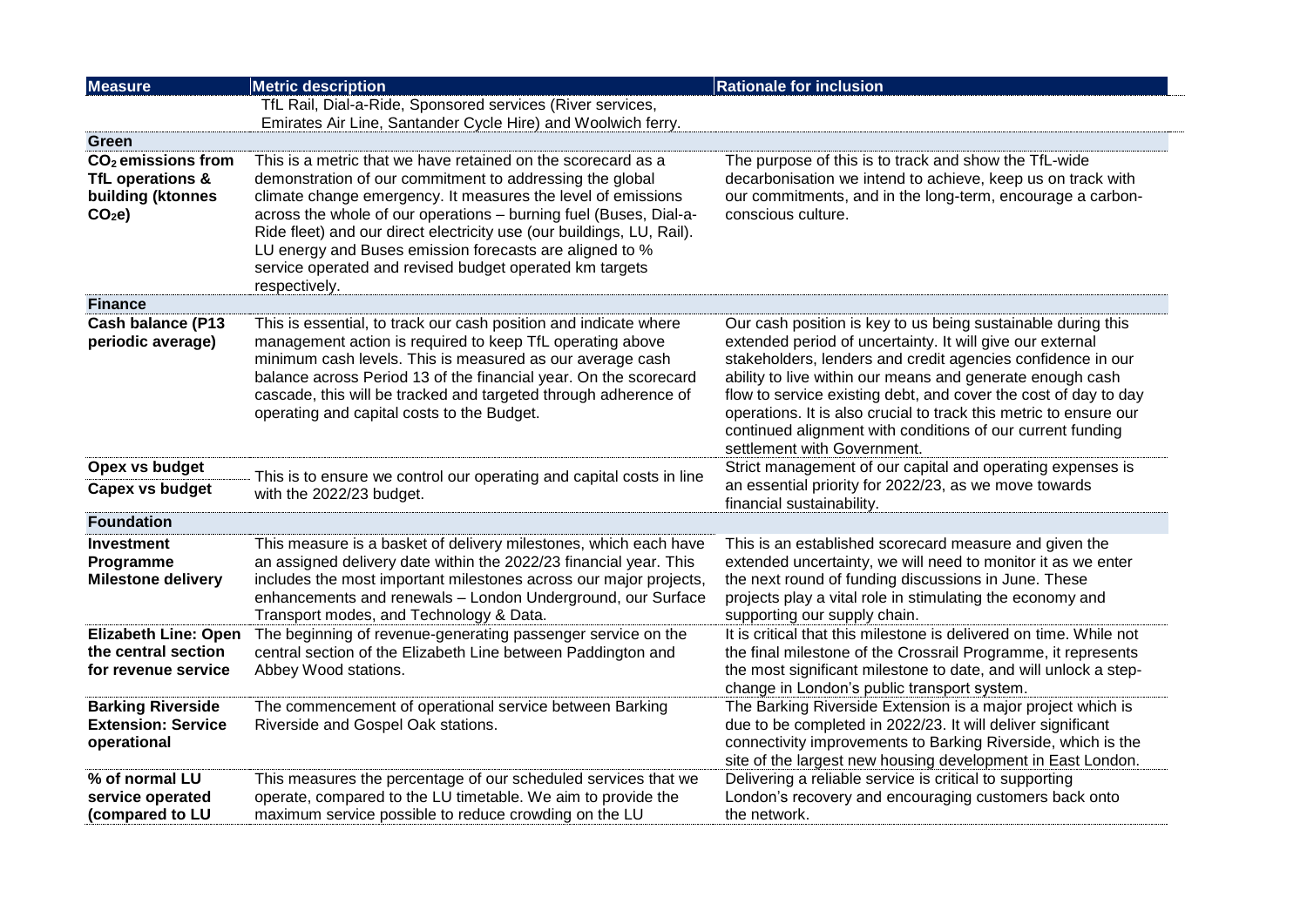| <b>Measure</b>                                    | <b>Metric description</b>                                                                                                                                                                                                                                                                                                                                                                                                                                                                                                                                                                               | <b>Rationale for inclusion</b>                                                                                                                                                                                                                                                           |
|---------------------------------------------------|---------------------------------------------------------------------------------------------------------------------------------------------------------------------------------------------------------------------------------------------------------------------------------------------------------------------------------------------------------------------------------------------------------------------------------------------------------------------------------------------------------------------------------------------------------------------------------------------------------|------------------------------------------------------------------------------------------------------------------------------------------------------------------------------------------------------------------------------------------------------------------------------------------|
| timetable)                                        | network, as London moves out of the pandemic.                                                                                                                                                                                                                                                                                                                                                                                                                                                                                                                                                           |                                                                                                                                                                                                                                                                                          |
| <b>Bus customer</b><br>journey times<br>(minutes) | This metric provides a measure of bus performance and the<br>customer journey experience. It is the average bus journey time<br>perceived by customers, weighted by demand and is described<br>in weighted minutes, to reflect passengers' differential perception<br>of the time taken to wait for and travel on a bus, including the<br>experience of crowding, interchanges and (un)reliability. It will<br>enable us to monitor the performance of our bus service from the<br>perspective of our customers, and it will help us to understand<br>which levers need to be influenced to improve it. | One of our key priorities is to encourage customers back on<br>to our network. This metric will enable us to monitor the<br>performance of our bus service from the perspective of our<br>customers, giving us better insight into how to encourage<br>customers back on to our network. |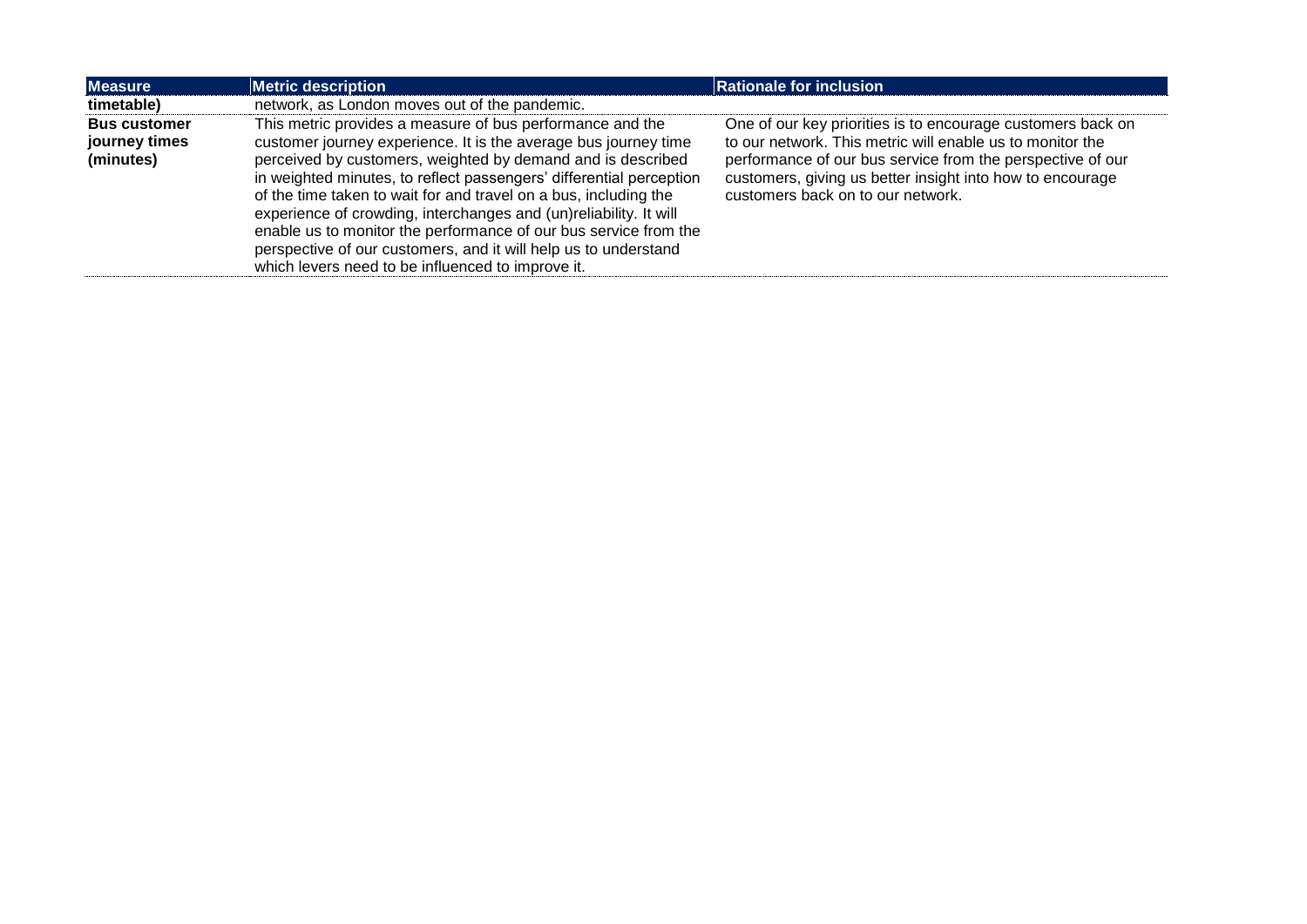# **Appendix 2: Proposed targets, floor targets and rationale**

| <b>Measure</b>                               | <b>Target</b> | <b>Target rationale</b>                                                                                                                                                                                                                                                                                                                                                                                                                                                                                                                                                                                                                                                                                                                        | <b>Floor</b> | <b>Floor target rationale</b>                                                                                                                                                                                                                                                                                                                                                                        |
|----------------------------------------------|---------------|------------------------------------------------------------------------------------------------------------------------------------------------------------------------------------------------------------------------------------------------------------------------------------------------------------------------------------------------------------------------------------------------------------------------------------------------------------------------------------------------------------------------------------------------------------------------------------------------------------------------------------------------------------------------------------------------------------------------------------------------|--------------|------------------------------------------------------------------------------------------------------------------------------------------------------------------------------------------------------------------------------------------------------------------------------------------------------------------------------------------------------------------------------------------------------|
| <b>Colleague</b>                             |               |                                                                                                                                                                                                                                                                                                                                                                                                                                                                                                                                                                                                                                                                                                                                                | target       |                                                                                                                                                                                                                                                                                                                                                                                                      |
| <b>Total Engagement</b><br>(%)               | 62%           | This target would be a 1% point improvement on the<br>2021/22 engagement score. Between 2019 and<br>2020, Total Engagement jumped from 57% to 62%,<br>and we have sought to maintain this momentum by<br>retaining this high benchmark. It will be challenging<br>to achieve this target in the context of a buoyant<br>external labour market, ongoing change and<br>financial uncertainty, and associated constraints on<br>pay. However, what is more important is setting a<br>bold intention to foster a more engaging work<br>environment for our colleagues. Furthermore, in the<br>context of our longer-term ambitions, the target also<br>aligns with a linear trajectory towards our proposed<br>5-year Vision and Values ambition. | 60%          | The floor target is 1% point below the 2021/22<br>score. This is still significantly higher than the 57%<br>engagement score achieved prior to the pandemic,<br>yet it is vital that we do not accept a decline in<br>engagement. Achieving this floor would still require<br>the expected pressures on engagement (financial<br>uncertainty, external labour market) to be mitigated<br>in 2022/23. |
| Wellbeing index (%)                          | 58%           | This target would be a 1% point improvement on the<br>2021/22 wellbeing score. We are working towards<br>this by establishing an integrated, holistic pan-TfL<br>Health and Wellbeing programme, which is proactive<br>and preventative. This programme focuses on<br>running campaigns to bring about behaviour change,<br>and is shaped by the key drivers of our peoples'<br>wellbeing: relationships, mental and physical health,<br>purpose, physical and system environments, and<br>culture                                                                                                                                                                                                                                             | 56%          | The floor target is 1% point below the 2021/22<br>score. This accounts for the ongoing uncertainties<br>beyond our control which may adversely impact the<br>wellbeing of our colleagues, while not accepting a<br>significant reduction.                                                                                                                                                            |
| Inclusion index (%)                          | 52%           | This target would be a 1% point improvement on the<br>2021/22 inclusion score. This year we will publish<br>our Action on Inclusion strategy, part of which sets<br>out how we will deliver a more values-based<br>inclusive organisation. This includes focusing on<br>developing more inclusive leaders, fostering<br>inclusive behaviours, and reducing barriers to more<br>open and fair career development opportunities for<br>our colleagues.                                                                                                                                                                                                                                                                                           | 50%          | The floor target is 1% point below the 2021/22<br>score. Our inclusion score has increased from 47%<br>in 2019, and we must maintain this positive<br>momentum by not accepting a return to the pre-<br>pandemic benchmark.                                                                                                                                                                          |
| <b>Diversity</b><br>declaration rates<br>(%) | 56%           | Achieving this target requires all declaration rates of<br>key protected characteristics to increase to the<br>target level. More specifically, our lowest                                                                                                                                                                                                                                                                                                                                                                                                                                                                                                                                                                                     | 55%          | We must be ambitious in our efforts to improve<br>declaration rates, and so we cannot accept no<br>improvement. The floor target represents a 1%                                                                                                                                                                                                                                                     |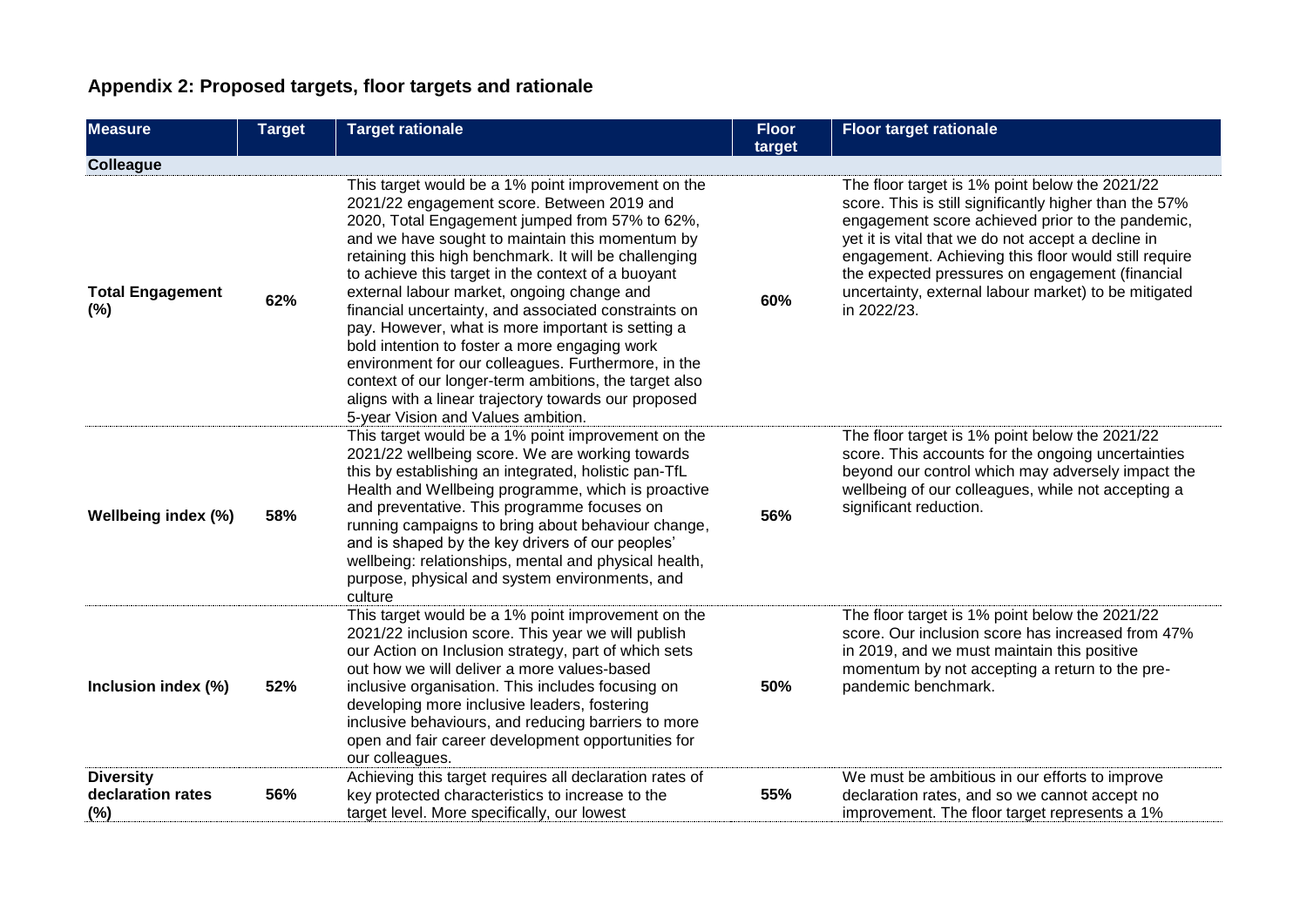| <b>Measure</b>                                                                         | <b>Target</b> | <b>Target rationale</b>                                                                                                                                                                                                                                                                                                                                                                                                                                                                                                                                                                                                                                                                                                                                                         | <b>Floor</b><br>target | <b>Floor target rationale</b>                                                                                                                                                                                                                                                                                                                                                                                                                                       |
|----------------------------------------------------------------------------------------|---------------|---------------------------------------------------------------------------------------------------------------------------------------------------------------------------------------------------------------------------------------------------------------------------------------------------------------------------------------------------------------------------------------------------------------------------------------------------------------------------------------------------------------------------------------------------------------------------------------------------------------------------------------------------------------------------------------------------------------------------------------------------------------------------------|------------------------|---------------------------------------------------------------------------------------------------------------------------------------------------------------------------------------------------------------------------------------------------------------------------------------------------------------------------------------------------------------------------------------------------------------------------------------------------------------------|
|                                                                                        |               | demographic (faith belief) would need to improve by<br>2% points, our second lowest (sexual orientation) by<br>0.5% points and the third lowest (disability) would<br>need to be maintained (however this would still<br>require some level of improvement to alter the<br>downward trend year-on-year of 1.3%). Ethnicity is<br>currently well above this target, and so will not be<br>the focus of our efforts to drive up declaration rates.<br>The current trend in declaration rates is downward,<br>so achieving the target entails a reversal of this<br>trend.                                                                                                                                                                                                         |                        | point increase in faith belief declarations, which is<br>currently the characteristic with our lowest<br>declarations at 54.38%. Declarations for other<br>characteristics would have to at least be<br>maintained.                                                                                                                                                                                                                                                 |
| <b>Workforce all</b><br>injuries                                                       | $1,348*$      | This target represents a 5% reduction on the<br>forecast 2021/22 injuries outcome, which is what<br>we'd need to achieve to progress along a linear<br>trajectory towards our Vision and Values ambition of<br>Zero Harm by 2041. The biggest contributors to<br>workforce injuries are slips, trips and falls; assaults;<br>trapped hands; collisions; and cuts and abrasions.<br>To achieve this target, we are developing pan-TfL<br>Vision Zero, Zero Harm and SHE Culture<br>approaches to improve the safety, health and<br>wellbeing of colleagues. Key actions within these<br>strategies include Body Worn Cameras and<br>improving safety within our vehicle fleet.<br>*Based on latest forecast, and will be updated to<br>reflect 5% reduction on year-end outcome. | 1,987*                 | The floor target is the average number of workforce<br>injuries over the last 5 years, excluding 202/21,<br>where the number of injuries was an outlier due to<br>lower passenger volumes and service operated.<br>This means we must at least do no worse than how<br>we are doing today, and represents our most<br>pessimistic forecast of workforce injuries.<br>*Based on latest forecast, and will be updated to<br>reflect 5% reduction on year-end outcome. |
| <b>Customer</b>                                                                        |               |                                                                                                                                                                                                                                                                                                                                                                                                                                                                                                                                                                                                                                                                                                                                                                                 |                        |                                                                                                                                                                                                                                                                                                                                                                                                                                                                     |
| Percentage of<br><b>Londoners who</b><br>agree TfL cares<br>about its customers<br>(%) | 57%           | This target aligns with the forecast end-of-year score<br>for 21/22, and is 1% point higher than the target set<br>for 2021/22 (56%). It accounts for continued<br>uncertainty and the challenges we face as we<br>recover but acknowledges our resilient performance<br>to date. While the opening of the Elizabeth Line is<br>expected to positively impact the score, it is likely to<br>be negatively impacted by potential industrial action,<br>rising fares, increased road congestion and more<br>crowding on our network as demand continues to<br>recover.                                                                                                                                                                                                            | 54%                    | The floor target aligns with the lowest periodic<br>score in 2021/22, and is 1% point higher than the<br>floor target set for 2021/22. Periodic TfL Care<br>scores have averaged several points higher since<br>the beginning of the pandemic, and it is possible<br>that with the return to 'normality', the impacts of our<br>pandemic response on customer perception may<br>fade, with a return to the pre-pandemic benchmark.                                  |
| <b>Public transport</b>                                                                | 3,262         | This target aligns directly with the demand scenarios                                                                                                                                                                                                                                                                                                                                                                                                                                                                                                                                                                                                                                                                                                                           | 3,187                  | The floor target aligns with the most pessimistic of                                                                                                                                                                                                                                                                                                                                                                                                                |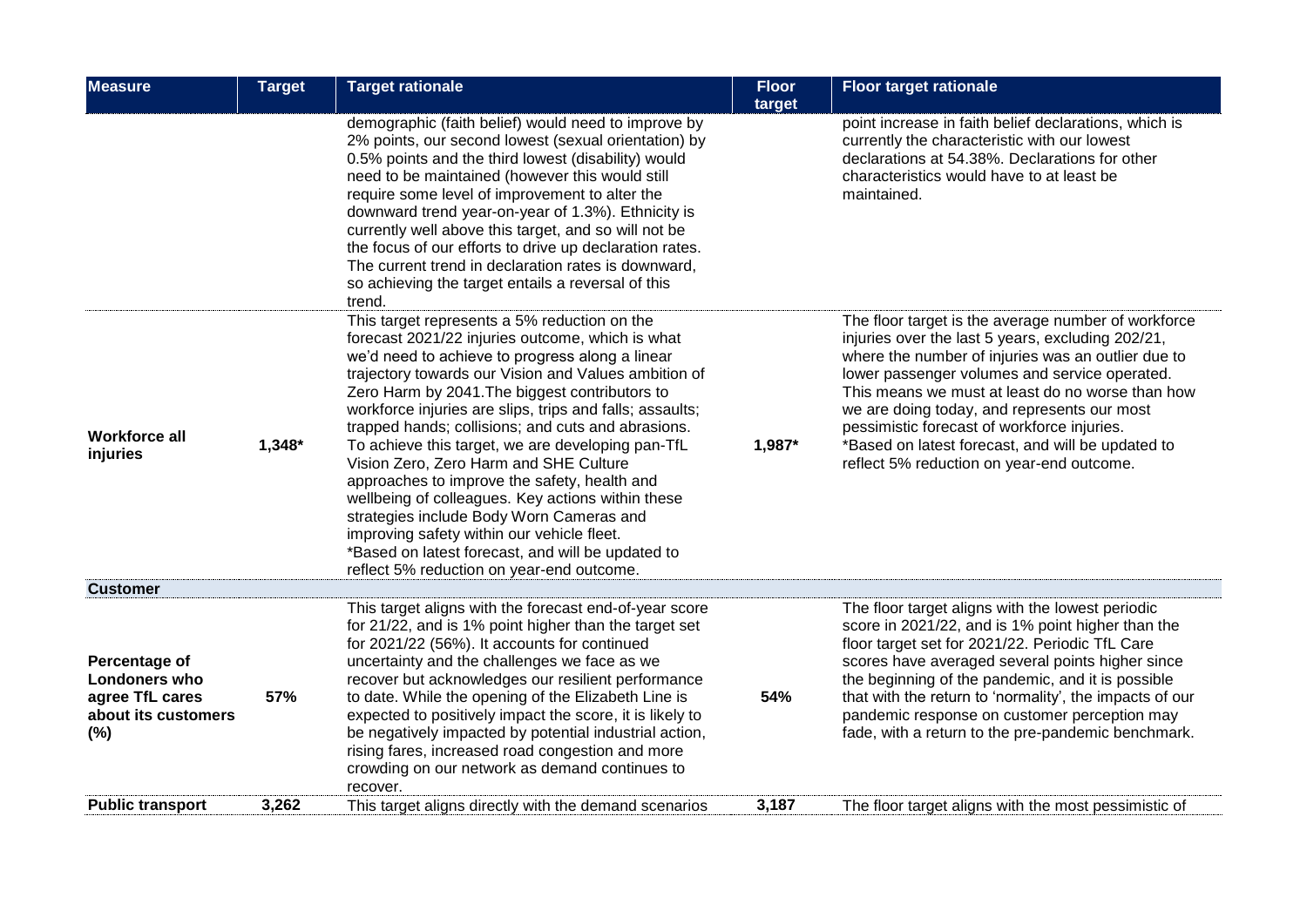| <b>Measure</b>                                                                               | <b>Target</b> | <b>Target rationale</b>                                                                                                                                                                                                                                                                                                                                                                                                                                                                                                                                                                                                                                                                                                                  | <b>Floor</b><br>target | <b>Floor target rationale</b>                                                                                                                                                                                                                                                                                                                                                                                                                                                                                                                                        |
|----------------------------------------------------------------------------------------------|---------------|------------------------------------------------------------------------------------------------------------------------------------------------------------------------------------------------------------------------------------------------------------------------------------------------------------------------------------------------------------------------------------------------------------------------------------------------------------------------------------------------------------------------------------------------------------------------------------------------------------------------------------------------------------------------------------------------------------------------------------------|------------------------|----------------------------------------------------------------------------------------------------------------------------------------------------------------------------------------------------------------------------------------------------------------------------------------------------------------------------------------------------------------------------------------------------------------------------------------------------------------------------------------------------------------------------------------------------------------------|
| passenger journeys<br>(millions)                                                             |               | used for the 2022/23 TfL Budget. This is a<br>precautionary scenario which assumes a slow<br>economic recovery, a "new normal" of 65% office<br>worker demand, a medium 'winter suppression'<br>effect, a 'slow' recovery trajectory for demand, and<br>that the Elizabeth Line will open in period 4. Bus<br>demand would rise from 77% of pre-COVID demand<br>in period 1 to 86% in period 13. LU demand would<br>rise from 67% in period 1 to 77% in period 13.                                                                                                                                                                                                                                                                       |                        | the most recent set of demand scenarios created<br>for 2022/23. As with the target demand scenario,<br>this floor scenario assumes a slow economic<br>recovery, a "new normal" of 65% office worker<br>demand, and that the Elizabeth Line will open in<br>period 4. It is more conservative by assuming a<br>stronger 'winter suppression' effect, and a 'very<br>slow' recovery trajectory for demand. Bus demand<br>would rise from 77% of pre-COVID demand in<br>period 1 to 85% in period 13. LU demand would<br>rise from 67% in period 1 to 74% in period 13. |
| People killed &<br>seriously injured on<br>London's roads<br>(per million journey<br>stages) | $0.34*$       | These targets each represent a 5% reduction on the<br>forecast 2021/22 outcomes, which is what we'd<br>need to achieve to progress along a linear trajectory<br>towards our MTS Vision Zero ambition by 2041.<br>*Based on latest forecast, and will be updated to                                                                                                                                                                                                                                                                                                                                                                                                                                                                       | $0.36*$                | The floor targets represent doing no worse than the<br>year-end rate for 2021/22, and assume a scaling<br>back of planned safety interventions and schemes.<br>*Based on latest forecast, and will be updated to<br>reflect the year-end outcome.                                                                                                                                                                                                                                                                                                                    |
| <b>Customers injuries</b><br>(per million<br>passenger<br>journeys)                          | $2.67*$       | reflect 5% reduction on year-end outcome.                                                                                                                                                                                                                                                                                                                                                                                                                                                                                                                                                                                                                                                                                                | $2.81*$                |                                                                                                                                                                                                                                                                                                                                                                                                                                                                                                                                                                      |
| Green                                                                                        |               |                                                                                                                                                                                                                                                                                                                                                                                                                                                                                                                                                                                                                                                                                                                                          |                        |                                                                                                                                                                                                                                                                                                                                                                                                                                                                                                                                                                      |
| $CO2$ emissions from<br>TfL operations &<br>building (ktonnes<br>CO <sub>2</sub> e           | 845           | This target implies a reduction in emissions to 845<br>ktonnes CO <sub>2</sub> e or lower, which represents an 8%<br>reduction on the target set for 2021/22. It assumes<br>we achieve the following delivery targets for zero<br>emission buses: 800 ZE buses by March 2022, and<br>1000 by March 2023. It also assumes our bus fleet<br>remains at its current size of 9000. The target uses<br>the same forecast for operated train kilometres for<br>LU as is used in the passenger journeys measure<br>and uses a forecast carbon factor for the<br>decarbonisation of the UK electricity grid. While the<br>target is achievable, it would still put us behind<br>trajectory for net zero carbon across our operations<br>by 2030. | 900                    | The floor target allows a contingency for<br>uncertainties in all assumptions on which the<br>forecast is based, including the Elizabeth line<br>energy consumption through testing and final<br>operational phase.                                                                                                                                                                                                                                                                                                                                                  |
| <b>Finance</b>                                                                               |               |                                                                                                                                                                                                                                                                                                                                                                                                                                                                                                                                                                                                                                                                                                                                          |                        |                                                                                                                                                                                                                                                                                                                                                                                                                                                                                                                                                                      |
| <b>Cash balance (P13</b><br>periodic average)                                                | £1.4bn        | To achieve this target, our cash balance must<br>average £1.4bn across Period 13 of the 2022/23<br>financial year. Our cash balance over periods 1 to                                                                                                                                                                                                                                                                                                                                                                                                                                                                                                                                                                                    | $+/-$<br>£100m         | We must ensure we have sufficient cash flow to<br>service our debts and cover operating costs, while<br>also complying with conditions of the Government's                                                                                                                                                                                                                                                                                                                                                                                                           |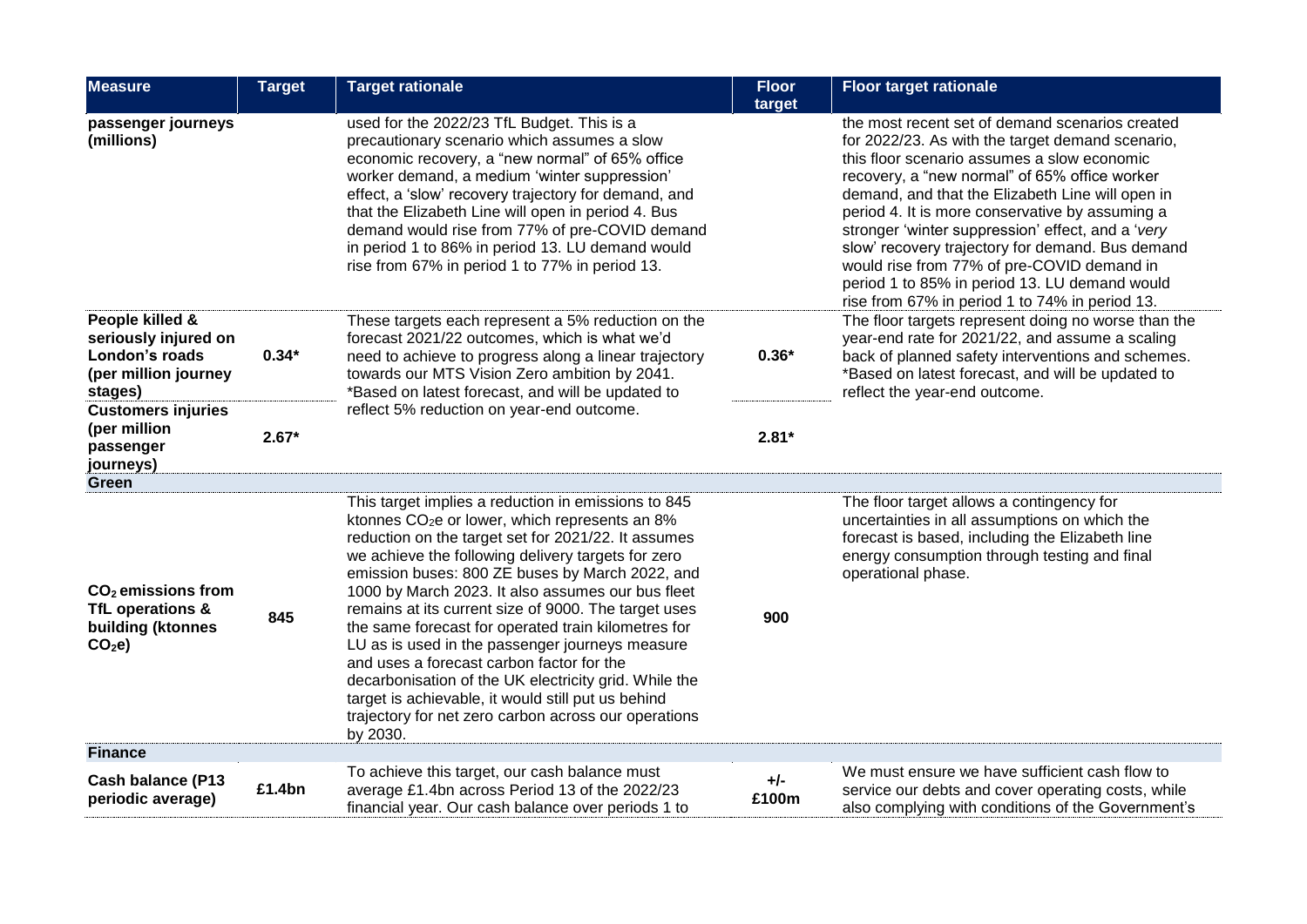| <b>Measure</b>                                                               | <b>Target</b>   | <b>Target rationale</b>                                                                                                                                                                                                                                                                                                                                                                                                                                                                                                                                                                                                                                                                                                                                                                                                     | <b>Floor</b><br>target            | <b>Floor target rationale</b>                                                                                                                                                                                                                                                                                                     |
|------------------------------------------------------------------------------|-----------------|-----------------------------------------------------------------------------------------------------------------------------------------------------------------------------------------------------------------------------------------------------------------------------------------------------------------------------------------------------------------------------------------------------------------------------------------------------------------------------------------------------------------------------------------------------------------------------------------------------------------------------------------------------------------------------------------------------------------------------------------------------------------------------------------------------------------------------|-----------------------------------|-----------------------------------------------------------------------------------------------------------------------------------------------------------------------------------------------------------------------------------------------------------------------------------------------------------------------------------|
|                                                                              |                 | 12 does not impact the target outcome, but we<br>should aim for it to follow the phasing set out in the<br>2022/23 Budget. This specifies a gradual build-up of<br>our cash levels towards £1.4bn by Period 13. This<br>cash trajectory ensures we comply with the condition<br>of the Government's funding settlement to maintain<br>average periodic cash reserves of no more than<br>£1.2bn until the end of the current funding period<br>(24th June 2022). In the context of our longer-term<br>financial ambitions, achieving this target would move<br>us towards the ambition set in our Vision & Values<br>for a £2bn cash balance by 2025.<br>It should be noted that the 2022/23 Budget and<br>therefore this target will require updating in July<br>following the conclusion of the current funding<br>period. |                                   | funding settlement. The floor target condition,<br>therefore, is that our average cash balance in<br>Period 13 must be within the range of £100m above<br>or below the £1.4bn target. The full weighting for<br>this measure will therefore be achieved if our<br>Period 13 average cash balance is between £1.3bn<br>and £1.5bn. |
| Opex vs budget                                                               | £7,472m         | Our operating expenditure must not exceed the<br>2022/23 Budget.                                                                                                                                                                                                                                                                                                                                                                                                                                                                                                                                                                                                                                                                                                                                                            | <b>Must be</b><br>under<br>budget | Our operating expenses can be under Budget to be<br>on target but not over Budget.                                                                                                                                                                                                                                                |
| Capex vs budget                                                              | £1,560m         | Our capital expenditure must not to exceed the<br>2022/23 Budget and not to be more than 3 per cent<br>below Budget. The target includes capital renewals,<br>new capital investment, and TTLP new capital<br>investment, and excludes Crossrail capital<br>expenditure.                                                                                                                                                                                                                                                                                                                                                                                                                                                                                                                                                    | Up to<br>3%<br>under<br>budget    | Our capital expenditure can be less than Budget by<br>up to 3 per cent and still achieve the full target.                                                                                                                                                                                                                         |
| <b>Foundation</b>                                                            |                 |                                                                                                                                                                                                                                                                                                                                                                                                                                                                                                                                                                                                                                                                                                                                                                                                                             |                                   |                                                                                                                                                                                                                                                                                                                                   |
| <b>Investment</b><br>Programme<br><b>Milestone delivery</b>                  | 90%             | This target matches the 2021/22 target, and from<br>historical performance is an appropriate benchmark<br>for this measure. It is challenging to achieve, but<br>reflects the priority that the majority of our<br>investment milestones must be delivered on time.                                                                                                                                                                                                                                                                                                                                                                                                                                                                                                                                                         | 75%                               | The floor target matches the floor from 2021/22,<br>which was increased from 2020 by 5%. Each<br>individual milestone has a 90 sliding scale, where<br>the weighting awarded against each is<br>proportionately reduced until 90 days after the<br>stated milestone date, after which no weighting is<br>awarded.                 |
| <b>Elizabeth Line:</b><br>Open the central<br>section for revenue<br>service | 30 June<br>2022 | This target aligns with the public commitment that<br>the central section will begin revenue service in the<br>first half of 2022.                                                                                                                                                                                                                                                                                                                                                                                                                                                                                                                                                                                                                                                                                          | 30 June<br>2022                   | The central section of the Elizabeth Line cannot<br>begin passenger service later than the publically<br>stated date.                                                                                                                                                                                                             |
| <b>Barking Riverside</b><br><b>Extension: Service</b>                        | 31 July<br>2022 | This target has a float provision of 17 days from the<br>current forecast date of 14th July, and accounts for                                                                                                                                                                                                                                                                                                                                                                                                                                                                                                                                                                                                                                                                                                               | 25<br><b>August</b>               | The floor target date has a float provision of 42<br>days from the current forecast date of 14th July.                                                                                                                                                                                                                            |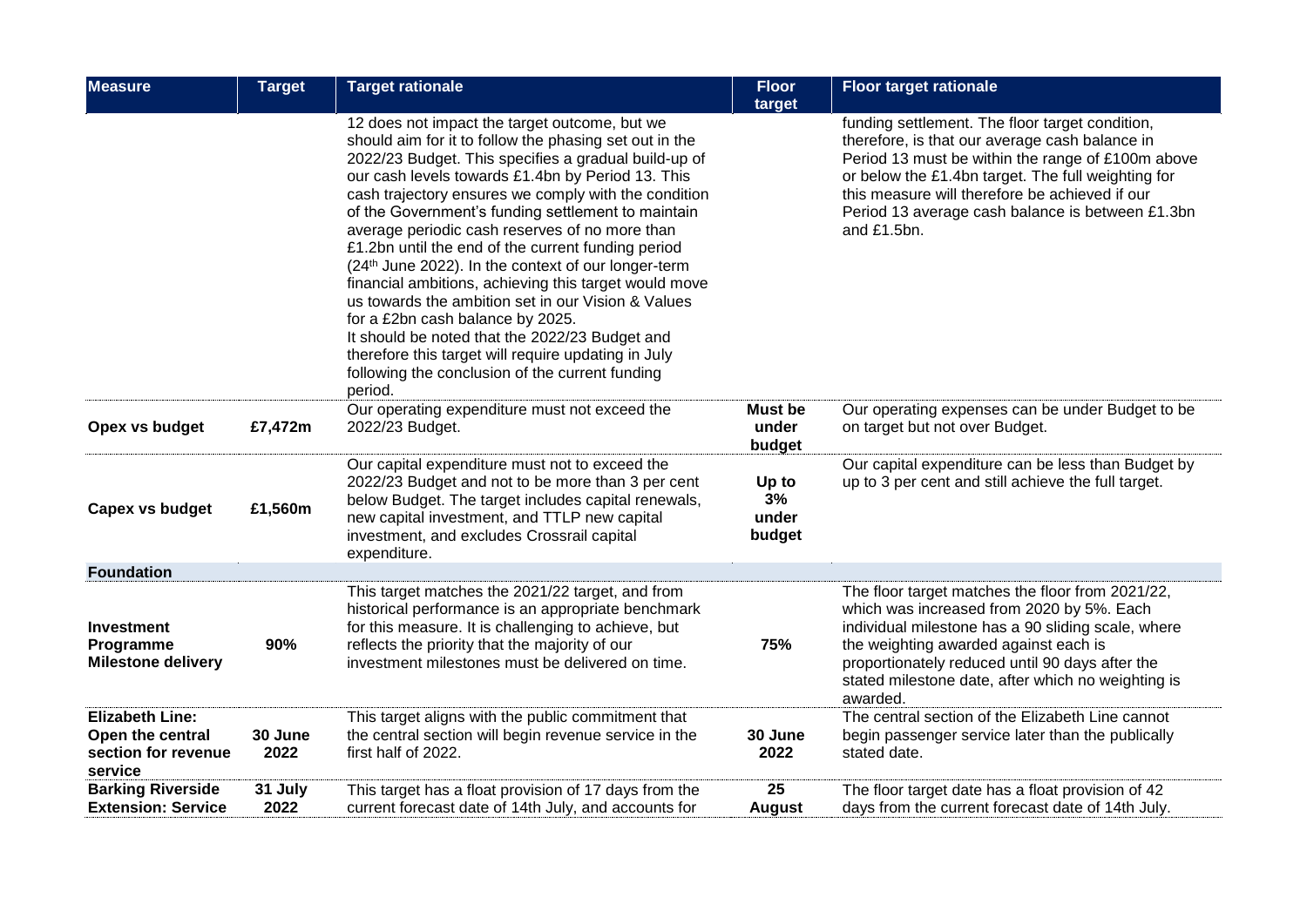| <b>Measure</b>                                                      | <b>Target</b> | <b>Target rationale</b>                                                                                                                                                                                                                                                                                                                                                                                                                                                                                                                                                                                                                                                                                                                                                                                                                                                                                                                                                              | <b>Floor</b><br>target | <b>Floor target rationale</b>                                                                                                                                                                                                                                                          |
|---------------------------------------------------------------------|---------------|--------------------------------------------------------------------------------------------------------------------------------------------------------------------------------------------------------------------------------------------------------------------------------------------------------------------------------------------------------------------------------------------------------------------------------------------------------------------------------------------------------------------------------------------------------------------------------------------------------------------------------------------------------------------------------------------------------------------------------------------------------------------------------------------------------------------------------------------------------------------------------------------------------------------------------------------------------------------------------------|------------------------|----------------------------------------------------------------------------------------------------------------------------------------------------------------------------------------------------------------------------------------------------------------------------------------|
| operational                                                         |               | the known challenges to achieving revenue service.                                                                                                                                                                                                                                                                                                                                                                                                                                                                                                                                                                                                                                                                                                                                                                                                                                                                                                                                   | 2022                   | The limited time between the target and floor target<br>reflects the current understanding of project risk.                                                                                                                                                                            |
| % of normal LU<br>service operated<br>(compared to LU<br>timetable) | 90%           | The target provides a stretch against 2021/22<br>performance, by assuming an underlying<br>improvement in train operator absence, which is<br>based on lower pandemic related absences and our<br>new attendance policy to support management<br>teams. The target assumes there will be no adverse<br>impacts to asset performance as demand levels<br>increase.                                                                                                                                                                                                                                                                                                                                                                                                                                                                                                                                                                                                                    | 88.5%                  | The floor target maintains our current performance<br>trend, accounting for the risk that ongoing<br>pandemic factors may hinder improvements in<br>absence levels, and therefore restrict any<br>improvement in the % of our service that we<br>operate.                              |
| <b>Bus customer</b><br>journey times<br>(minutes)                   | 33.5          | The target is equal to the target for 2019/20 and<br>1.7% higher than the target for 2021/22, and reflects<br>the latest forecasts for demand, operated bus<br>kilometres, speeds and reliability. The forecast<br>increase is driven by the planned reduction in<br>scheduled bus kilometres, the trend of passengers<br>taking longer journeys, and forecast increases in<br>road traffic volumes and passenger demand as<br>London's pandemic recovery continues. Recovering<br>demand will increase crowded travel time, reduce<br>bus speeds, and increase Excess Wait Time,<br>causing reliability to drop. The 7% increase in<br>journey length (between 2019/20 P09 and 2021/22<br>P09) will increase in-vehicle time, crowded time and<br>in-vehicle buffer time. With the pandemic's impact<br>on travel patterns now less pronounced, the pre-<br>pandemic benchmark for this measure is now more<br>relevant, making this target a stretching yet<br>achievable outcome. | 34.0                   | The floor target assumes a further 1% reduction in<br>scheduled bus km, a 5% higher than forecast bus<br>demand recovery and a 2% higher road traffic<br>recovery than is assumed for the standard target.<br>The floor target is 1.5% higher than the standard<br>target for 2022/23. |